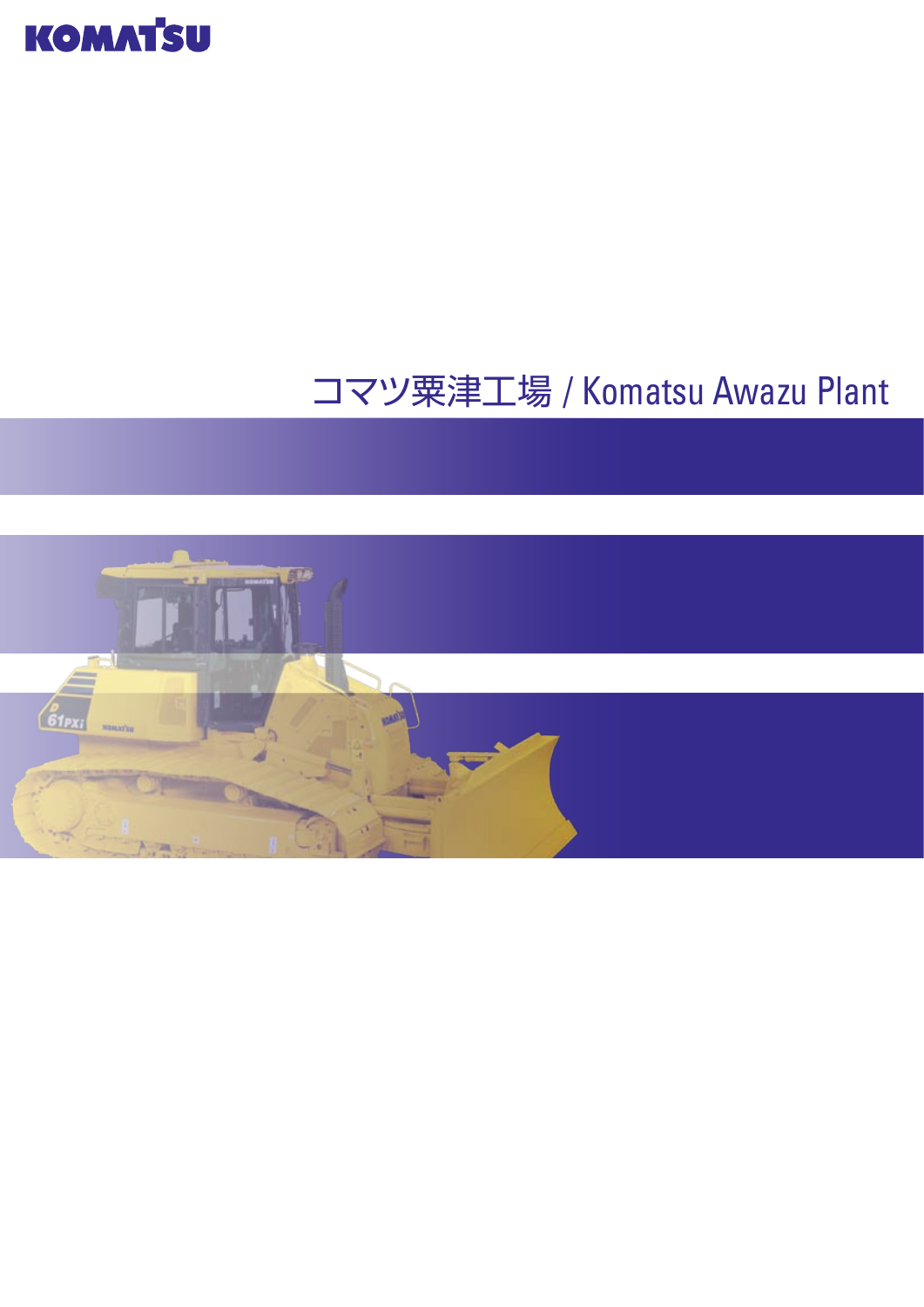We pursue even higher quality and reliability with not only advanced techniques which have been cultivated throughout history, but also progressive approaches such as energy saving.

Unique and unrivaled "Dantotsu" energy-saving assembly shop

バイオマスや太陽光等の代替エ ネルギーの活用を推進するなど、

Various initiatives such as promoting the utilization of alternative energy, e.g. biomass energy and solar light.

# ダントツの省エネ工場 ┃ キーコンポーネントの ┃ 多種多様な生産品目 一極集中開発・生産

Integrated in-house key component engineering and manufacturing realize high quality, reliability and performance.

先進性のある多様な取り組み。 キーコンポーネントのひとつであ るトランスミッションの開発から 生産まで手がける。

> Awazu Plant is engaged in the development and production of all Komatsu-products' transmissions.

Wide variety of production items

中小型ブルドーザ・油圧ショベル・ ホイールローダ・モータグレーダ の4製品を2本のラインでフレキ シブルに生産。

Two assembly lines for flexible production of small to medium sized machines. One for Bulldozers and Hydraulic Excavators, the other for Wheel Loaders and Motor Graders.

#### 建設機械組立工場 2014年5月30日竣工

Construction Equipment Assembly Shop Completed May, 30, 2014

ダントツの環境性能と生産性をあわせ 持つ未来を見据えた次世代組立工場

Future generation shop having both "Dantotsu"productivity and environmental performance.



建屋全長:225m 全幅:138m 全高:18.6m 総面積:31,900m2 全面地下ピット構造

Total length: 225m Width: 138m Height: 18.6m Total area: 31, 900m2 Whole area pit structure



敷 地 (Site): 720,000m<sup>2</sup>

建 屋 (Floor space) : 295,000m<sup>2</sup>

従業員(Employees) :2,800人

③ ④ ⑤ ⑥  $^\circledR$ ⑧ ⑨ 木質バイオマス蒸気ボイラセンタ ⑩ 産機第1工場 ⑪ ICT 建機デモセンタ粟津 開発センタ コンポ第2工場 性能テスト場 組立第1工場 溶接第1工場 バイオマス温水ボイラ

- $\bar{Q}$ Skill Training Center
- ③ Technical Center
- ④ Component Shop No2
- ⑤ Test Ground ⑥ Assembly Shop No1
- $\circledR$ Welding Shop No1
- $\overline{(\overline{8})}$ Biomass Hot-water Boiler
- ⑨ Woody Biomass Steam Boiler Center
- ⑩ **Industrial Machinery Shop No1**
- $(1)$ **ICT Construction Equipment Demonstration Center Awazu**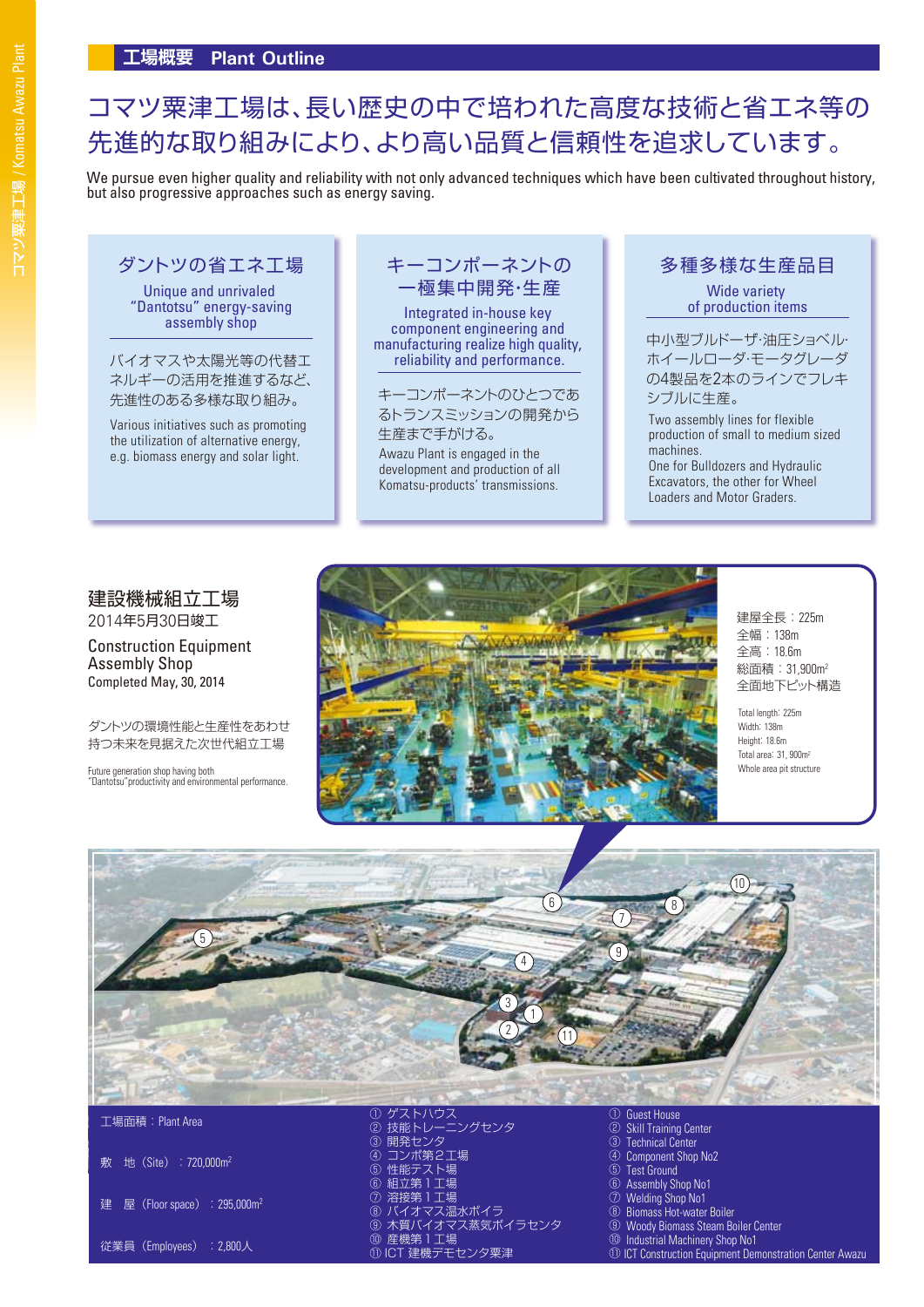| 1921 | 竹内鉱業より独立して、小松製作所を設立         | 1921      | Komatsu Ltd. is established as a spin-off of Takeuchi Mining Co        |
|------|-----------------------------|-----------|------------------------------------------------------------------------|
|      | 本社を石川県小松市におく                |           | with its head office in Komatsu City, Ishikawa Prefecture.             |
| 1931 | 農林省の要請により日本初の農耕用トラクタの国産化完成  | 1931      | Production of domestic farm tractors begins at the request of          |
| 1938 | トラクタ・農業機械および鉱山用機械増産のため粟津工場  |           | the Ministry of Agriculture, Forestry and Fisheries.                   |
|      | を新設                         | 1938      | Awazu Plant is established for increased production of                 |
| 1943 | トラクタに排土板を装着した日本初のブルドーザを開発   |           | tractors, farm and mining equipment.                                   |
|      | 製作(G40)                     | 1943      | A prototype of today's bulldozers is developed and produced by         |
| 1961 | QC導入 A対策の推進                 |           | attaching a dozer blade to a tractor. A large-scale press              |
| 1964 | デミング賞実施賞を受賞                 |           | machinery assembly shop is built at Komatsu Plant.                     |
| 1981 | 日本品質管理賞を受賞                  | 1961      | Project (A) D50 bull dozer development is initiated.                   |
| 1983 | 昭和天皇行幸                      | 1964      | Komatsu is awarded the Deming Prize for achievement in                 |
| 1994 | ISO9001認証登録(産機)             |           | quality control techniques.                                            |
|      | ISO9001認証登録(建機)             | 1981      | Komatsu is awarded the Japan Quality Control Prize.                    |
| 1995 | 特機事業本部の移転、生産開始<br>創業者       | 1994.1995 | Komatsu Industrial Machinery Division and Awazu Plant                  |
| 1997 | ISO14001認証登録<br>竹内明太郎       |           | acquired ISO 9001.                                                     |
| 1999 | ホイールローダ生産を川越工場から移転、生産開始     | 1997      | Komatsu Industrial Machinery Division and Awazu Plant                  |
| 2000 | 特機技術研究所の移転、業務開始             |           | acquired ISO 14001.                                                    |
| 2001 | 創立80周年 GALEOシリーズ生産開始        | 1999      | Wheel Loader production begins.                                        |
| 2003 | ダントツ第1号PC40/50MR-2発売        | 2001      | GALEO-Series production begins.                                        |
| 2005 | モータグレーダを真岡工場から移転、生産開始       | 2003      | PC40/50MR-2 introduced in the market.                                  |
| 2006 | エンジン排気ガス3次規制(Tier3)対応車の生産開始 | 2005      | Motor Grader production begins.                                        |
| 2011 | 創立90周年                      | 2006      | Models with Tier 3 emission regulations certified engine are produced. |
|      |                             | 2011      | Komatsu celebrates its 90th anniversary.                               |
|      | エンジン排気ガス4次規制(Tier4)対応車の生産開始 |           | Models with Tier 4 emission regulations certified engine are produced. |
| 2018 | 粟津工場80周年                    | 2018      | 80th Anniversary of Awazu Plant                                        |

# **主要製品 Main Products**



除雪、整地 等

Usage: Scooping, digging, carrying, loading, snow removing, ground leveling



使用用途:剥ぎ取り、掘削、溝掘り、盛り土、 積み込み、法面仕上げ 等

Usage: Asphalt stripping, digging, trench excavation, banking, loading, slope leveling

ホイールローダ Wheel Loader



モータグレーダ Motor Grader

使用用途:敷き均し、整地、法面仕上げ、整形、 砂利道補修、除雪 等

Usage: Ground leveling, slope leveling, shaping, gravel road repairing, snow removing



ブルドーザ Bulldozer



使用用途:伐開除根、掘削、運搬、締め固め、 敷き均し、整地、整形 等

Usage: Clearing and grubbing, digging, carrying, compacting, ground leveling, shaping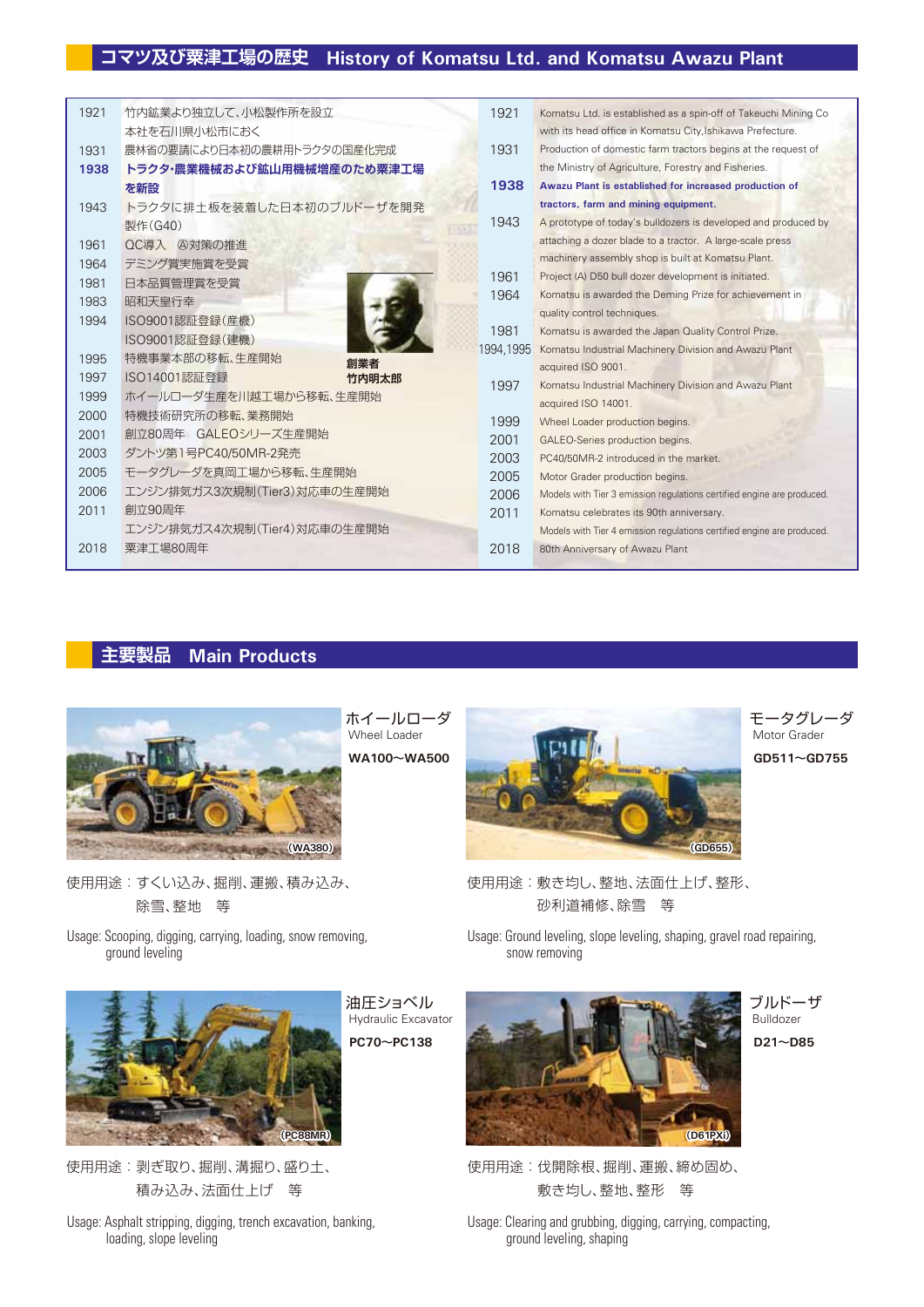### **生産工程 Production Process**



Robot welding system ensures the stable and reliable quality of the product. 溶接工程ではロボットを多用し、 安定した溶接品質の製品を生産

#### ⑤出荷 Shipment



金沢港を積極的に活用

Kanazawa Port is utilized actively for shipment.

#### ①溶接 Welding | |②組立 Assembly



多品種小ロット生産によりフレキシブルなライン Efficient and flexible assembly lines to handle high-mix/low-volume production.



Strict inspection on over 300 items for each machine. 厳しい検査を実施



インライン検査員による重要なポイントの ダブルチェック To assure quality, critical assembly points are double checked by in-line inspectors.

# **技能トレーニングセンタ Skill Training Center**

海外現地法人や協力企業からもアクセスしやすいよう、正門近くに位置しています。 Skill Training Center is located next to the main gate for easy access.

<コンセプト>

- ・誰もが使いやすく、見やすく、わかりやすいことをモットーに、石川地区と協力企業、
	- 及び海外チャイルド工場の技能者の育成の場とすること
- · "S(安全)、L(法規)、Q(品質)、D(納期)、C(コスト)"の大切さを習得させる場とすること

#### <Concept>

- ・It must be the place of technical education for those who are related to Komatsu Ltd. in Ishikawa Pref. and employees working at Komatsu Ltd. plants, suppliers and the child plants in overseas. Therefore, it must be easy to be used, seen, and understood by everyone.
- ・It must be the place of opportunities to enhance their understandings of the "SLQDC (Safety, Law, Quality, Delivery, Cost)".

Skill training and safety awareness training Establishment: May, 2014 Total area: 2,700m<sup>2</sup>

技能トレーニングエリアと安全道場が併設

。<br>竣工: 2014年5月 総面積:2,700m2



マイスターによる技能指導 Skill enhancement training by meister.



安全道場での危険体験の例 One of the danger simulated experiences in Safety Dojo.

技能トレーニングエリアは、8職種\*1に分かれており合計11名のマイスター\*2が常駐し、 それぞれの職種ごとの技能者育成に携わっています。

- \*1 機械加工、熱処理、部品検査、設備保全、組立、運転検査、塗装、溶接の8職種
- \*2 高度な技能を有する熟練の作業者。若手作業者の育成に従事

Training area has 8 workshops\*1 and stationed 11 meisters\*2. Meisters are engaged in training the trainees to enhance their skills for each section.

- \*1 Machining, heat treatment, parts inspection, mechatronics maintenance, assembly, operational inspection, painting, welding.
- \*2 Well experienced highly skilled workers engaged in the education for the next.

15の危険疑似体験エリアと、安全に対する意識を高め危険予知能力の向上を目的とするKYコーナーがあり、 受講者は全てのエリアをウォークラリー方式で進むことができます。 生産現場や事務所内で起こりうる危険の疑似体験や、事故に繋がりかねない事象の発見を通して、 安全に対する意識を高めます。

In Safety Dojo (safety awareness improvement training area), trainees walk through 15 different danger simulated experiences and KY corner (Kiken Yochi = danger prediction).

Through this training, trainees will enhance their safety awareness from simulated dangers which may occur in production sites and within the office.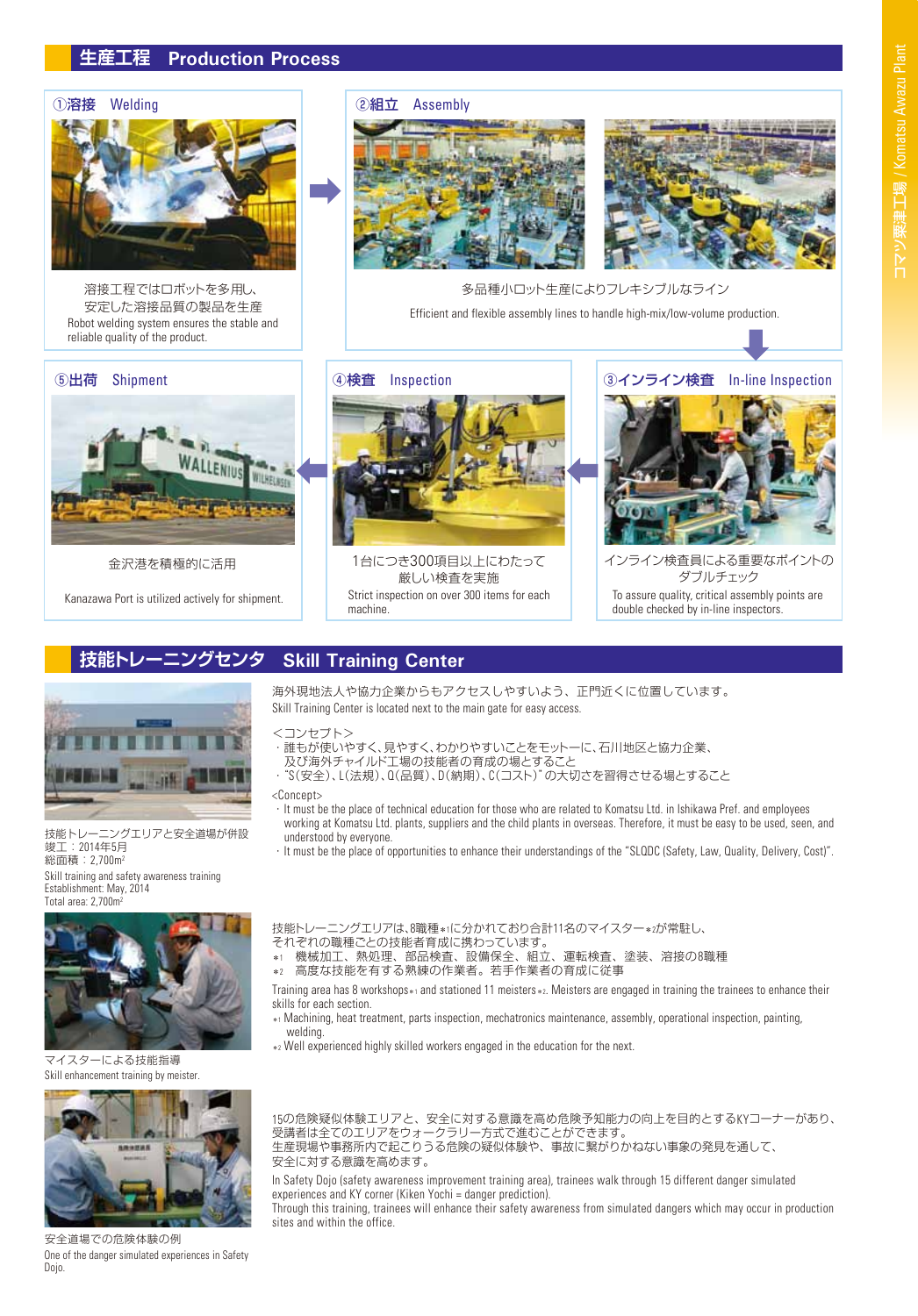# 建設機械の性能を左右するキーテクノロジーであるコンポーネントはすべて自社開発、自社生産。

Major components are engineered and manufactured by Komatsu under strict quality system.

超大型鉱山機械にも搭載 Installed on super-large mining equipment.







35PS-1600PSのトランスミッションを一極集中開発及び生産し、国内はも とより全世界のコマツグループに提供しています。 組立工場はコンピュータネットワークを活用し、組立計画に合わせて自

動的に部品管理、供給が行われ、また、すべての製品がモータリング検査 され品質が保証されています。

Transmission (39PS~1600PS) are engineered, manufactured, and supplied worldwide by Awazu Plant.

For transmission assembly, computer network system is used to design parts control and assembly plan. All products are performance verified



# **バイオマスボイラ Biomass Boiler**



バイオマス蒸気ボイラ Biomass steam boiler

2014年2月に石川県・石川県森林組合連合会・コマツの三者で「林業に関する包括連携協定」を締結しました。 三者は、地域の森林に残された未利用間伐材等を有効に活用することで、林業を中心とした循環サイクルを生み出 し、地域を活性化することによって、「地方創生」と「エネルギーコスト低減」の両立を目指しています。 コマツ粟津工場では、地域の未利用間伐材等を木質チップ燃料としてバイオマス温水ボイラと蒸気ボイラに用い、工 場使用エネルギー(電気、冷暖房熱等)をバイオマス燃料で代替しています(チップ燃料年間使用量約5,000トン)。 特にバイオマス蒸気ボイラでは、蒸気を発電に利用するだけでなく、その排蒸気をさらに空調等にも無駄なく最大限 利用し、高いエネルギー利用効率(約70%)を実現しています。これにより工場のCO2排出量も年間約3,000トン削減す ることが可能となりました。

Comprehensive Partnership Agreement on Forestry was concluded among three parties of Ishikawa Prefecture, Ishikawa Forest Owners' Cooperative Association, and Komatsu Ltd. in February 2014.

The three parties are working toward achieving both regional revitalization and energy cost reduction by creating forestry centered local activating cycle, making good use of unused thinned woods left in the local forests.<br>In Komatsu Awazu Plant, wood chips made of local thinned woods are used as biofuel to operate hot-water boiler and steam boilers.

Wood-chip biofuel substitutes for energy consumed in the plant, especially for air-conditioners and electricity, and about 5,000 tons

of chips are to be consumed per year.<br>The steam boiler system produces and efficiently uses the steam not only for generating energy but also air-conditioning and others,<br>with at least waste of exhaust steam. It realizes a emission reduction.

# **ワーキングギア商品 Working Gear Products**

多様化するお客様の現場やニーズにマッチしたアタッチメントや仕様車を開発・提供しています。

Working Gear Section develops and provides special attachments and/or specification models to meet diverse customer needs.

#### **林業 (Forestry)**

伐倒、枝払い、玉切りをこれ1台で 可能にすることで造材作業の効 率化を実現。

Making logging operations fast, safe, and easy.

Tree felling, delimbing, and bucking are all accomplished by one machine.



**PC138US 格納ブラケットハーベスタ PROTIVES THE PROCESSER With storable brack** 

### **解体 (Demolition)**

より高く、ワイドな作業範囲を確保 し、中低層ビル解体、木造家屋解体の 作業効率向上に威力を発揮します。

The type of machine best suited for demolition work. Two piece boom realizes higher and wider working range. Demonstrates excellent work efficiency when demolishing small to mid-size buildings and wooden houses.



**PC138US 解体2ピースブーム Demolition** 

#### **製鉄 (Steel Mill)**

耐熱仕様により、過酷な作業現場 でも高い信頼性を実現。

Optimum machine for use in Steel Mill industry.

Special heat resistant application provides higher reliability in extreme conditions.



**WA500 製鉄仕様 WA500 Steel Mill specification**

**除雪 (Snow Removing)**

先進の電子制御HST及びスノー モード機能により燃費効率と作 業効率の両面を実現。

The machine exclusively designed for snow removal. Electronically controlled HST and snow mode improves fuel efficiency while offering high productivity.



**雪用ホイールローダ Wheel Loader for Snow removing**

その他 産廃、防錆、農畜産など各分野で活躍しています。

In addition to the above, we offer many specialized machines such as waste handlers, corrosion protection models, agriculture and farming models.